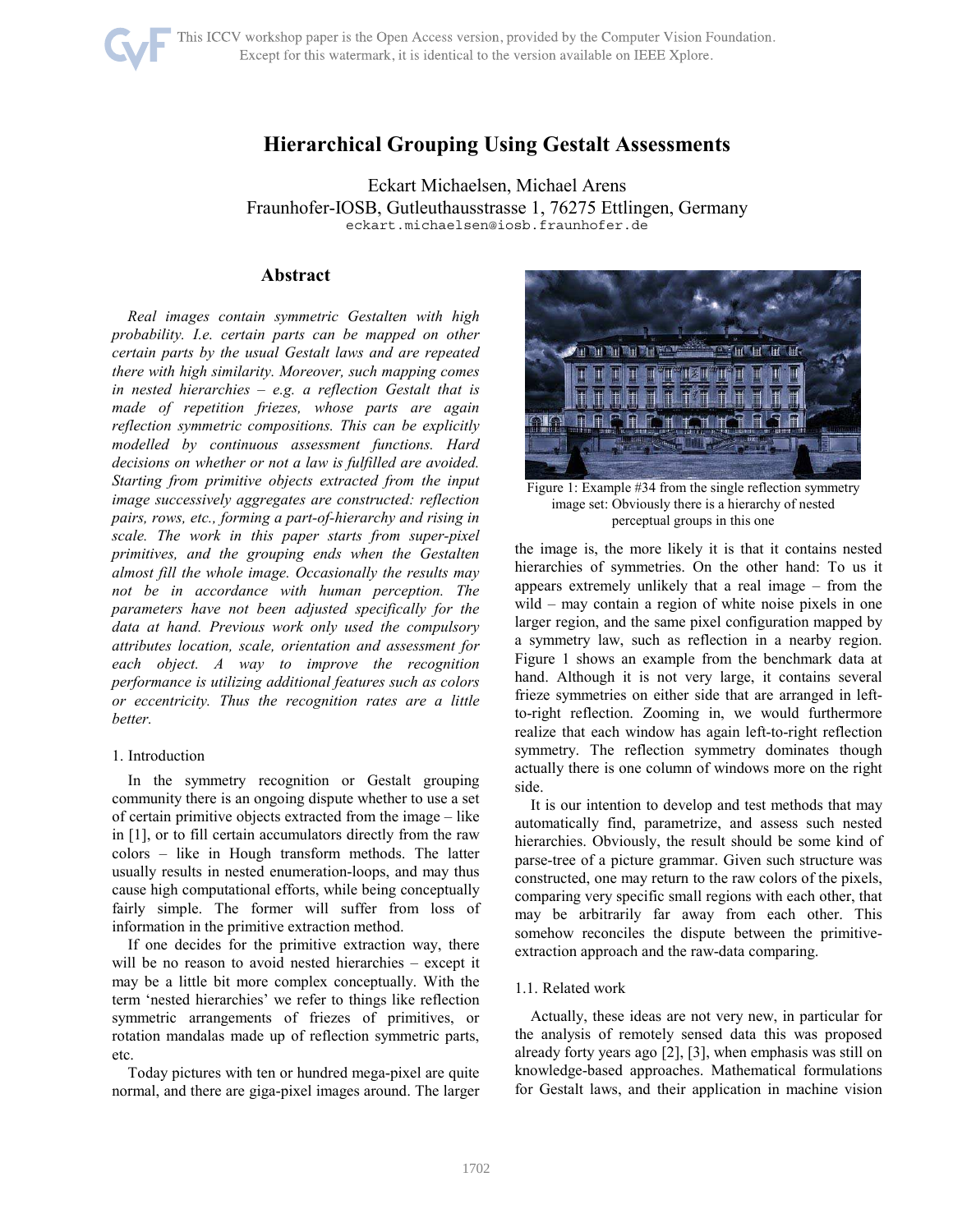was best treated in [4], and the application of this theory to symmetry recognition competed with good success in the 2013 competition [5]. In the last decades, quantitative recognition success has been the focus of research attention. Somehow this draws attention away from the internal structure and organization of real images. Still there are exciting new findings on the topic by certain working teams. For instance, M. Irani's group found that in real images certain patches recur much more often, than can be expected from random images [6]. She emphasizes re-occurrence over different scales, and uses this property for foreground recognition, haze removal and so forth. Much work in field had façade analysis as focus [7] [8]. The most successful methods rely on grammars and sophisticated statistical sampling methods for the search. Façade recognition usually assumes ortho-rectified imagery, and prefers horizontal and vertical organization.

Our Gestalt hierarchic approach participated in the 2013 CVPR symmetry recognition competition, with rather limited success [9]. An algebraic foundation of such hierarchical Gestalt grouping in the form also used in this paper was attempted in [15]. This includes several theorems and lemmas that are also of practical relevance. Including SIFT 128-dimensional key-point features in order to improve the performance following [1] was demonstrated in [10]. Most of our papers using these methods concentrated on remote-sensing applications [11][12][13]. The images used were from very diverse sources such as SAR, hyper-spectral cameras, or satellite and aerial imagery. The clustering of assessed projective entities as outlined in Sect. 3.2.1 was first published for planes in 3D [19].

Section 2 of this paper introduces the important concepts of our approach, namely the Gestalt-domain, the operations on it, and the assessment functions coding the Gestalt-laws. For the application of this apparatus to specific visual recognition tasks two interfaces are needed: From the input image a set of small, primitive objects must be extracted that fit into the Gestalt domain, and from the set of accumulated larger aggregate Gestalten an output must be formed that fits the desired format. These interfaces are treated in Section 3. Very briefly Section 4 lists the experiments that were done for this 2017 competition, before Section 5 discusses the approach and gives an outlook on future work.

# 2. The Gestalt-domain

If certain image objects are to be arranged in nested hierarchies as outlined exemplarily above, it will be advisable to define a domain of compulsory features that such objects must have:

> • All objects need a **location** in the image. For simplicity, the image margins will be ignored.

Furthermore, no pixel raster is considered. Thus, we have the standard 2D-vectorspace as location domain, with all its benign algebraic and statistic properties.

- All objects need a **scale** (or size). Scales are positive, and they form a multiplicative group. We should never add or subtract scales. A scale should also never be assumed to be distributed normally (i.e., a Gaussian), because there cannot be negative scales. Instead one may consider e.g., Rayleigh distributions for scales. Also the mean of two scales should not be the arithmetic mean, it is more appropriate to use the geometric mean.
- All objects need an **orientation**. Algebraically, orientations are elements of an additive, continuous group. Gaussian distributions are not appropriate for orientation features. Instead e.g, Riess distributions can be used [16].
- All objects need an **assessment** between zero and one. Zero-assessed objects are meaningless and maximally-assessed are very salient.
- All objects need a rotational **frequency** (an integer >0). In this paper all examples have frequency *2*, because they are self-similar with respect to  $180^0$  rotations. But, e.g., if SIFT primitives are used, they will have frequency 1, and rotational Gestalten will be self-similar with rotations of  $360^{\circ}/n$ , *n* being the frequency.

Some objects may have **additional features**, such as colors, eccentricities, or arbitrary complex other properties, such as descriptor vectors commonly used in machine vision. Objects in this domain will be called **Gestalten**.

It is intended to test mutual geometric relations on configurations of such objects. The intuitive understanding of such relations is logical: Two or more orientations may be parallel or not, two or more scales may be equal or not. On the continuous domains at hand such exact equality is almost impossible (the probability for it is zero). So these relations will almost never be fulfilled, and almost no aggregate would possible. The standard way around this is the introduction of tolerance parameters: Two orientations are regarded as parallel if they do not differ more than – say *10<sup>0</sup>* .

Such ansatz leads to instable and unsatisfying behavior. Instead we prefer smooth **assessment functions** yielding a value between (and including) zero and one. One means perfect fulfillment of the relation, zero means perfect violation. This is similar to the well-known fuzzy-set membership functions. But we do not use piecewise linear ramps (with even more parameters). E.g. for parallelism in the  $360^{\circ}$  domain we prefer  $\frac{1}{2}$ - $\frac{1}{2}$ cos( $\delta$ ). One may also use functions of the form of Riess densities. For the time being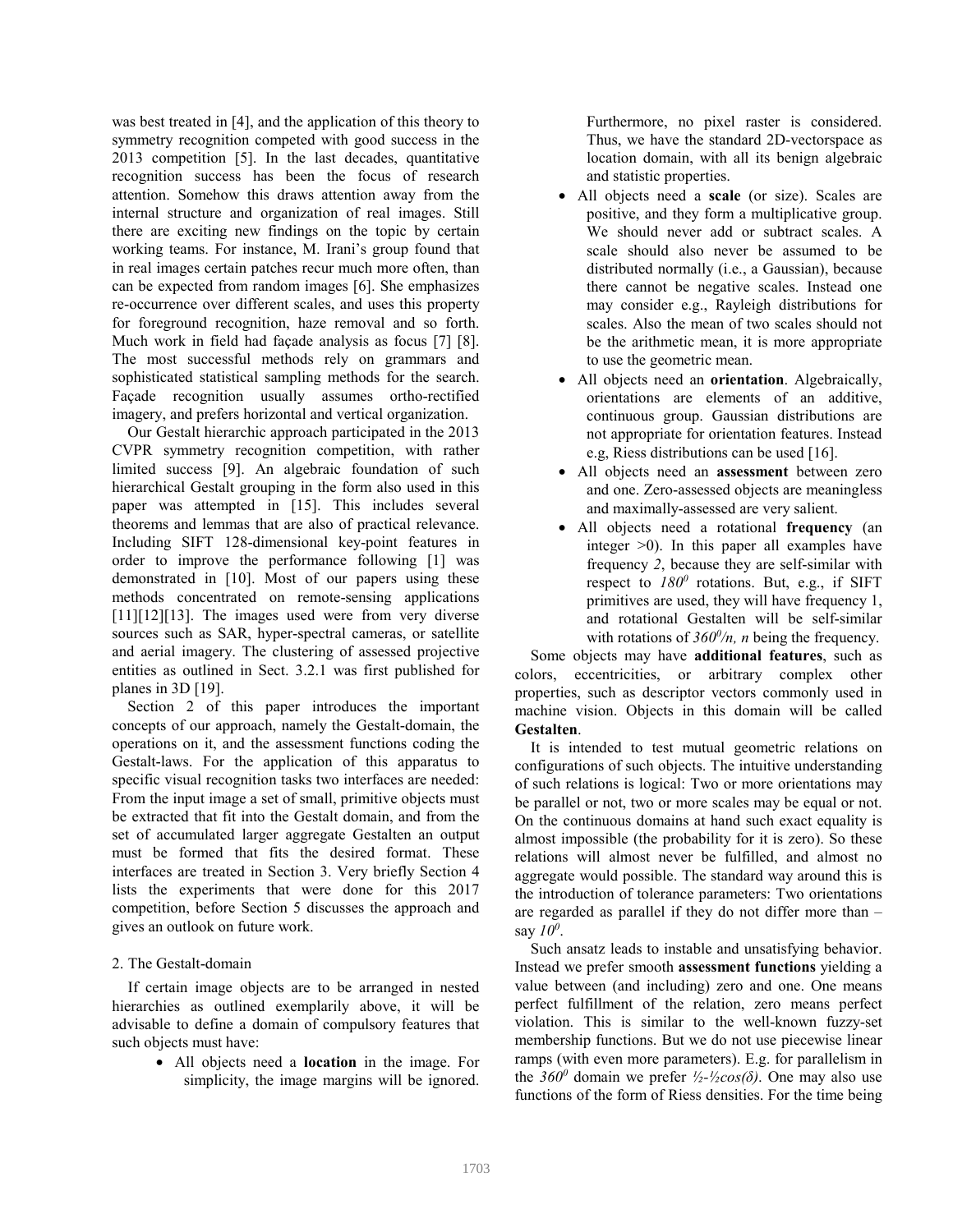

Figure 2: Applying the operation | successively on Gestalten extracted from an image: a: Primitives; b-d: level-1 to level-3 reflection Gestalten

we prefer differentiable functions with no parameters, but one may introduce parameters modifying the functions later in order to improve the recognition rates.

# 2.1. Reflection

A pair of Gestalten *(f,g)* forms a new aggregate Gestalt  $h=f|g=g|f$ , the **reflection** of *f* and *g*. It will be well assessed, if they are *close* to each other (i.e., in proximity), *similar* to each other in scale, and their orientation almost maps on one-another by the perpendicular bisector of the locations as *reflection axis*. Violating those Gestalt laws leads to a decline in assessment. Proposals for the corresponding continuous assessment functions were made in [9][15]. Since these functions range in *[0,1]* they may be considered as fuzzy memberships. Accordingly, multiplication of the assessments corresponding to the mentioned three laws (proximity, similarity, and reflection) to form a combined assessment is equivalent to a logical conjunction.

The Gestalten *f* and *g* also have assessments. So inheritance of assessment through the operation | is achieved by multiplying the outcome of the Gestalt-law assessments with the mid assessment of *f* and *g*. Additionally, if the Gestalten have additional features – such as colors, or eccentricity – similarity with respect to these may also be included in the overall assessment.

Thus, in the end, randomly picked Gestalten *f* and *g* will almost always cause a close-to-zero assessment of the aggregate *f|g*. It still exists, but it is quite meaningless. In this way, hard decisions following the Gestalt-laws based on thresholds are avoided. On the other hand, a set of Gestalten extracted from some given image, e.g. by some segmentation as outlined below will most often contain pairs that yield well assessed reflection Gestalten.

In Fig. 2 Gestalten are overlaid to the example image that were obtained by successive application of  $\vert$  to the primitives extracted from it. Drawing a Gestalt on an image is done according to the following convention: It is displayed as a circle with the circle-center at the *location* of the Gestalt, and the diameter is corresponding to its *scale*. All Gestalten in Fig. 2 are self-similar with respect to 180° rotations. So the *orientation* attribute is drawn as diameter line. This line connects the two parts, so the symmetry axis would be perpendicular to this line. But it is not displayed. The *assessment* attribute is displayed as gray-tone – white meaning zero, and black meaning one.

Thus on a white background zero-assessed Gestalten disappear intentionally indicating that they are in fact meaningless. Displayed over a brightened version of the image they become visible again. Thus the reader can see almost all primitves on Fig.2a.

With rising level of hierarchy the number of possible Gestalten grows exponentially. If *n* is the number of Gestalten in one level – e.g. about 900 primitives in the example image – then there will be  $n(n-1)/2$  reflection Gestalten in the next level. Thus enumerating all level-4 Gestalten would cause considerable efforts. It can be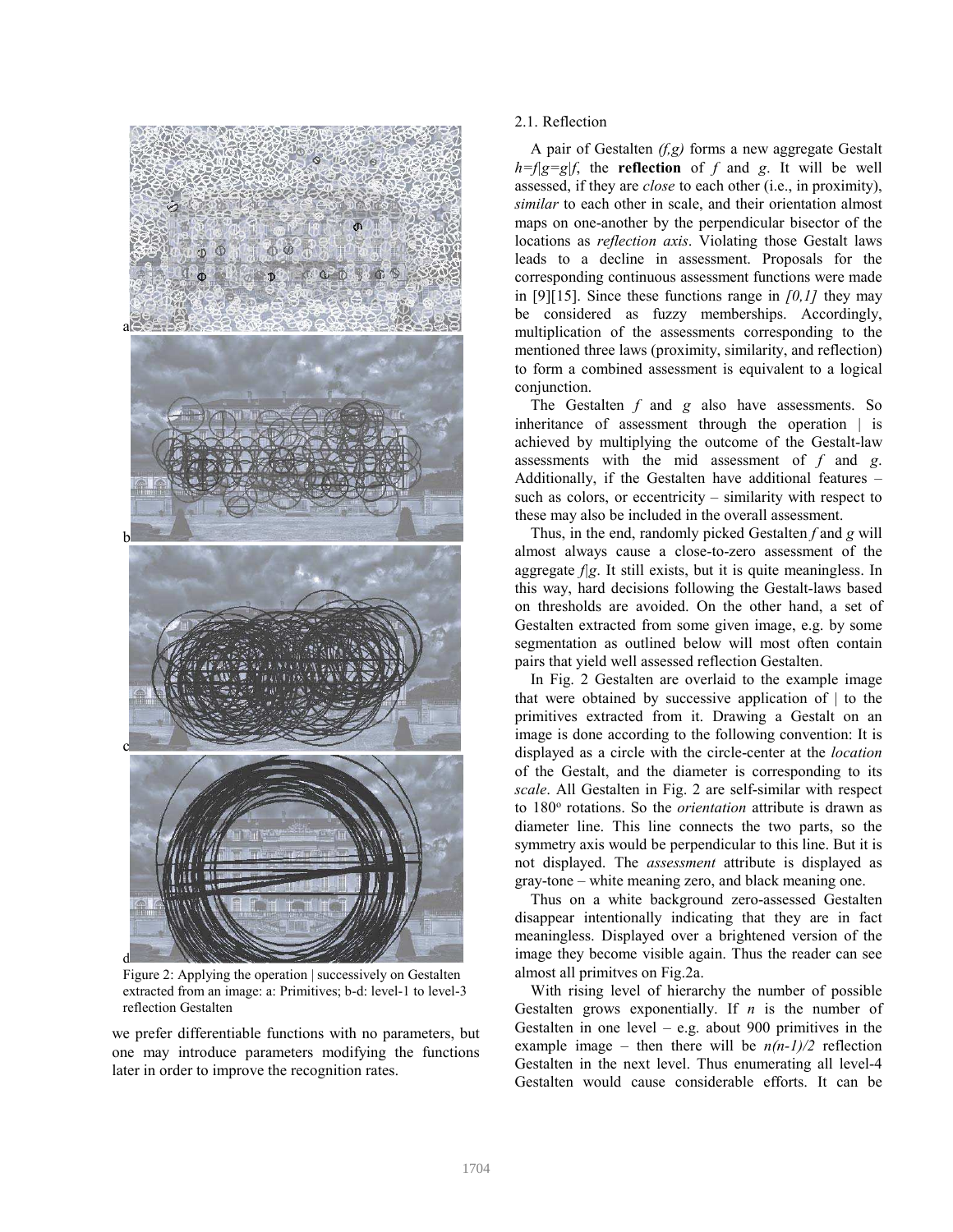demonstrated that with rising level only a very small portion of the possible Gestalten are assessed better than a given ε>0. Practically, it suffices to list all pairs of primitves, pick the hundred best of these level-1 |- Gestalten, form all pairs of these, pick again the best hundred from these level-2 |-Gestalten and so forth. One would also not accept anything worse than, say, 0.3.

In the example this process will terminate at the level-3, and the resulting set can be used for comparison with the ground-truth. If the image was bigger – and there was a similar second building in nice distance to the left or right of the building at hand, this symmetry would be found on level-4.



Figure 3: Examples of frieze-Gestalten on #34 of the single reflection data. a. Best level-1 frieze found – it is made of 14 primitives. b: Best level-2 frieze found – it is made of 6 |- Gestalten.

### 2.2. Frieze repetition

An *n-*tupel of Gestalten *(f1,…, fn)* forms a new aggregate Gestalt  $g = \sum_{i=1...n} f_i = \sum_{i=n...1} f_i$  the frieze or row of the *f*<sub>*i*</sub>. It will be well assessed, if they are *close* to each other (i.e., in proximity), *similar* to each other in scale and orientation, and the locations are aligned in *good continuation*. Violating those Gestalt laws leads to a decline in assessment. Proposals for the corresponding continuous assessment functions were made in [9][15]. Again there is a logical conjunction of three laws (*proximity*, *similarity*, and *good continuation*) implemented as multiplication of the corresponding assessment functions, and again there is inheritance of the assessments form the parts to the aggregate.

Figure 3 exemplarily shows such objects, namely the best *∑-*Gestalten found on hierarchy level one and two, respectively. As background we used an image with redand green channel set to maximum, and only the blue channel taken from #34 (displayed in Fig.1). Thus in faint yellow the image structure is indicated while all Gestalten are clearly visible. In contrast to Fig. 2 we displayed only one (the best) aggregate Gestalt on each level, but we added the part-Gestalten from which it is constructed. Note that well assessed *∑-*Gestalten grow faster in scale with rising level.

### 2.3. Rotational mandalas.

Configurations with rotationally symmetric arrangements of parts do not belong to the classical Gestalten as given e.g. in [17]. Yet it comes naturally to include them as an operation of its own: An *n*-tupel of Gestalten *(f1,…,fn)* forms a new aggregate Gestalt  $g=T_{i=1,2...n}$ *f<sub>i</sub>* = *Π*<sub>*i*=*n*,*1,…(n-1)f<sub>i</sub>* = ... = *Π*<sub>*i*=2,…*n*,*1f<sub>i</sub>* the</sub></sub> **rotational mandala** of the *fi*. It will be well assessed, if they are *close* to each other (i.e., in proximity), *similar* to each other in scale etc., and the locations and orientations are aligned in *rotational symmetry*.

Assessment functions, search procedures, and details about this operation have been given in [14]. For the time being, the search for these Gestalten causes considerable computational loads. Given the short time bounds, we cannot include them and participate in the rotational symmetry competition. But there are no conceptual obstacles prohibiting this, and we will process the rotational data given for the competition in due time.

#### 2.4. Algebraic closure

Usually, in algebra, operations are considered that allow neutral elements or inverses. Not so for this case. It is easy to see that meaningful Gestalten (those with considerable assessment) will be larger in scale than their components. Also associativity is violated for these operations. They are no group operations at all. But the main reason why the term 'algebra' is used here, is *algebraic closure*: Any Gestalt can be combined with any other by any of the operations always yielding a new Gestalt inside the aforementioned domain. We gave a proof for that in [15]. So these operations are no productions of a grammar, where always only a subset of all combinations is admissible. Hierarchical grouping is done by forming a term not by parsing a word.

And more algebraic structure applies: We have seen above that *commutativity* holds for the Gestalt operations. For | it holds in its ordinary sense. For *∑* and *∏*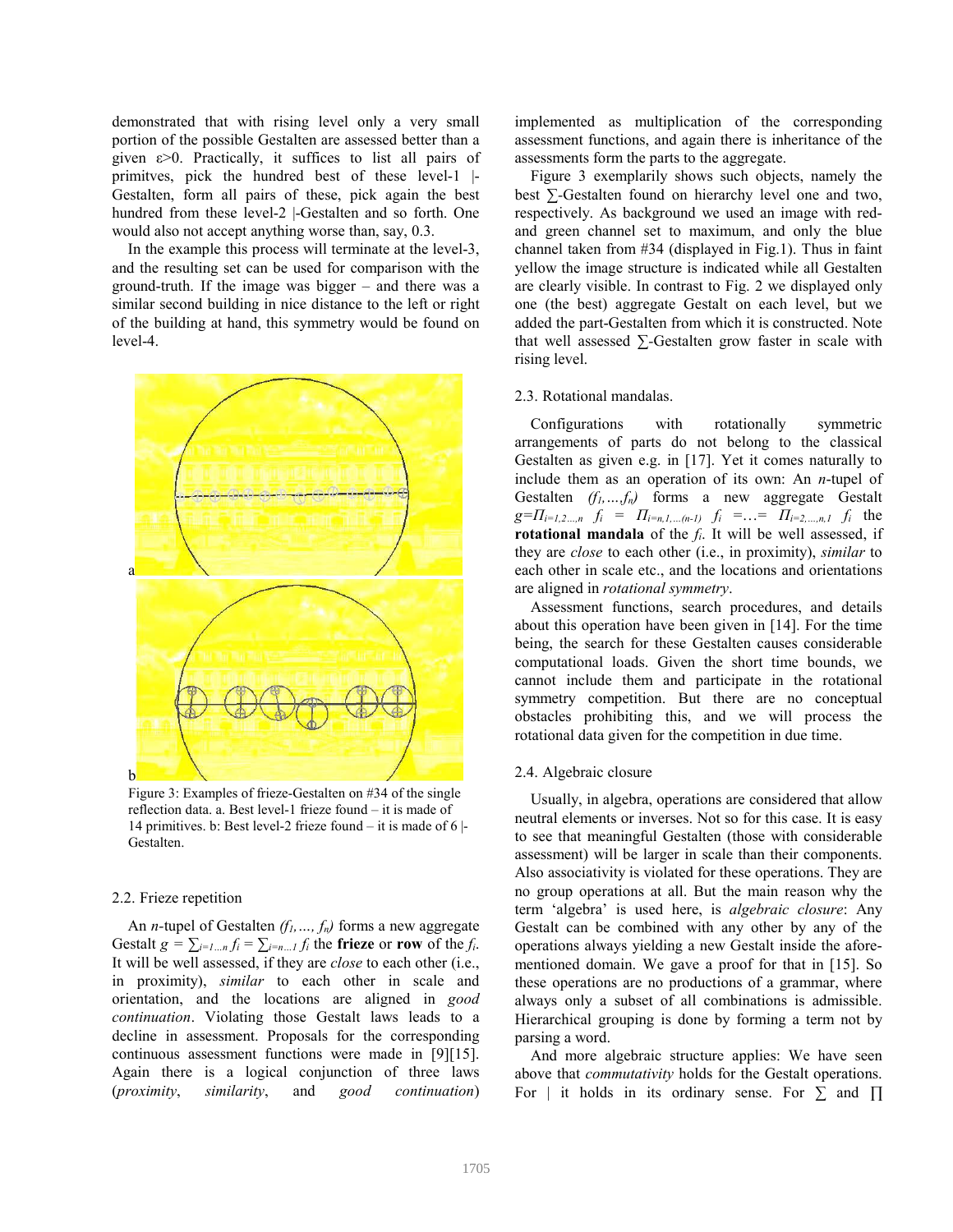commutativity needs to be generalized to *n*-ary operations. Here a sub-group of the permutations  $S_n$  is applicable without changing the content of the term, in the case of *∑* the two element group, and in the case of *∏* the finite rotational group. This can reduce the search effort: Only the combination corresponding to one member of the group needs to be evaluated.

*Distributivity* does not hold in general: E.g.  $\sum g_i |f_i = \sum g_i| \sum f_i$  is true for location, scale, and orientation, but generally not for the assessment attribute. This may be fixed by defining that this is in fact one Gestalt and it gets the maximum of both assessments. If the orientation of a |- Gestalt is the same as the orientation of its parts – like in most cases in Figure  $2$  – or perpendicular to it, it will also be a *∑*-Gestalt with two members, and if we have nested | applications in such cases it will be a  $\sum$ -Gestalt with 2<sup>k</sup> members (where k is the hierarchic depth). Most *∏-* Gestalten that occur on real data have in fact di-eder symmetry, so there is a whole group of  $\vert$ -terms for them as well. We are just starting to investigate this algebraic structure and its implications on the search complexity.

#### 2.5. Transporting evidence through a nested term

When looking at a nested terms such as the *∑gi|f<sup>i</sup>* Gestalt in Figure 3b one can imagine that an interrelation between far away primitive objects – such as the leftmost lower primitive  $g_l$  and the rightmost upper element  $f_6$  is constructed, something like a correspondence. E.g. if they are of similar color and eccentricity there is more evidence for the validity of the whole aggregate – and vice versa. Indeed such transport of additional attributes through the hierarchy is now newly included, and probably helps improving performance.

On the other hand, orientations are not propagated yet. Note, that the orientation feature is compulsory in the Gestalt domain. The orientation of the aggregate is horizontal in the example. If we included the midorientation of its parts (in this case vertical) as additional feature, and the orientation of their parts again, we would end up with the number of additional features increasing with increasing hierarchical depth. This is not implemented yet, but properly done, such additional comparisons should punish the inclusion of parts such as  $g_4$  $f_4$  in the example, where the orientation is vertical, instead of horizontal like with all other primitives.

However, when including more and more punishment, care has to be taken, that at least some non-trivial Gestalten survive. Artificial illusion has to be considered for cases, where a structure in otherwise perfect continuation features a gap.

#### 3. Incorporating Gestalt search into a solution

For almost all applications, a set of objects in the

Gestalt domain is neither given as input datum, nor is such set a proper output. For the symmetry recognition competition at hand the input format is a (mostly colored) picture given in a pixel grid, and the output format are a few locations, e.g., for single reflection the begin- and endlocation of the estimated axis. These are compared with the ground-truth that comes with the data.

#### 3.1. From the picture to the primitive Gestalten

Most work on hierarchical Gestalt grouping used the well-known SIFT key-points as primitives [9][10][11][12]. The reason might have been, that SIFT points provide exactly the desired Gestalt domain features *location*, *scale*, *orientation*, and *assessment*, and maybe also because the standard solution of Loy & Eklundh [1] also was based on these.

However, such SIFT key-points rarely correspond to objects in the image in accordance with human perception. They rather appear at corners of such objects or somewhere in textured regions. We therefore looked for a method yielding primitives that are more in accordance with human segmentation, and found the SLIC super-pixel segmentation method [18].

Figure 4a shows the result of segmenting super-pixels from #34 of the single reflection data at hand for this competition. For each super-pixel the Gestalt domain features *location*, and *scale* are straightforward. The *orientation* is set from the second moment of the object. It may be instable, if the object should turn out isotrop.

For a Gestalt also an *assessment* is required. Note, that super-pixels surrounded by neighbors with the same or similar colors are meaningless in their location, scale, etc. They just reproduce the hexagonal grid. Accordingly, we set the assessment for such object to zero. A super-pixel with maximal color difference to its neighbors will be assigned with assessment one, and in between some continuous function is used. In the figure, most meaningless super-pixels have very dark colors and thus disappear on the black ground on which the objects are displayed.

One very important advantage of such extraction method is that such intuitive display is possible, so as to estimate how much information is lost, and rate the accordance with human perception. Like most primitive extraction methods, super-pixel segmentation comes with parameters, and the overall success will depend on a suitable choice of these. With a set of images and corresponding ground-truth at hand, one may also optimize the performance by varying these parameters – provided there was enough time.

3.2. From the accumulated Gestalt-set to the output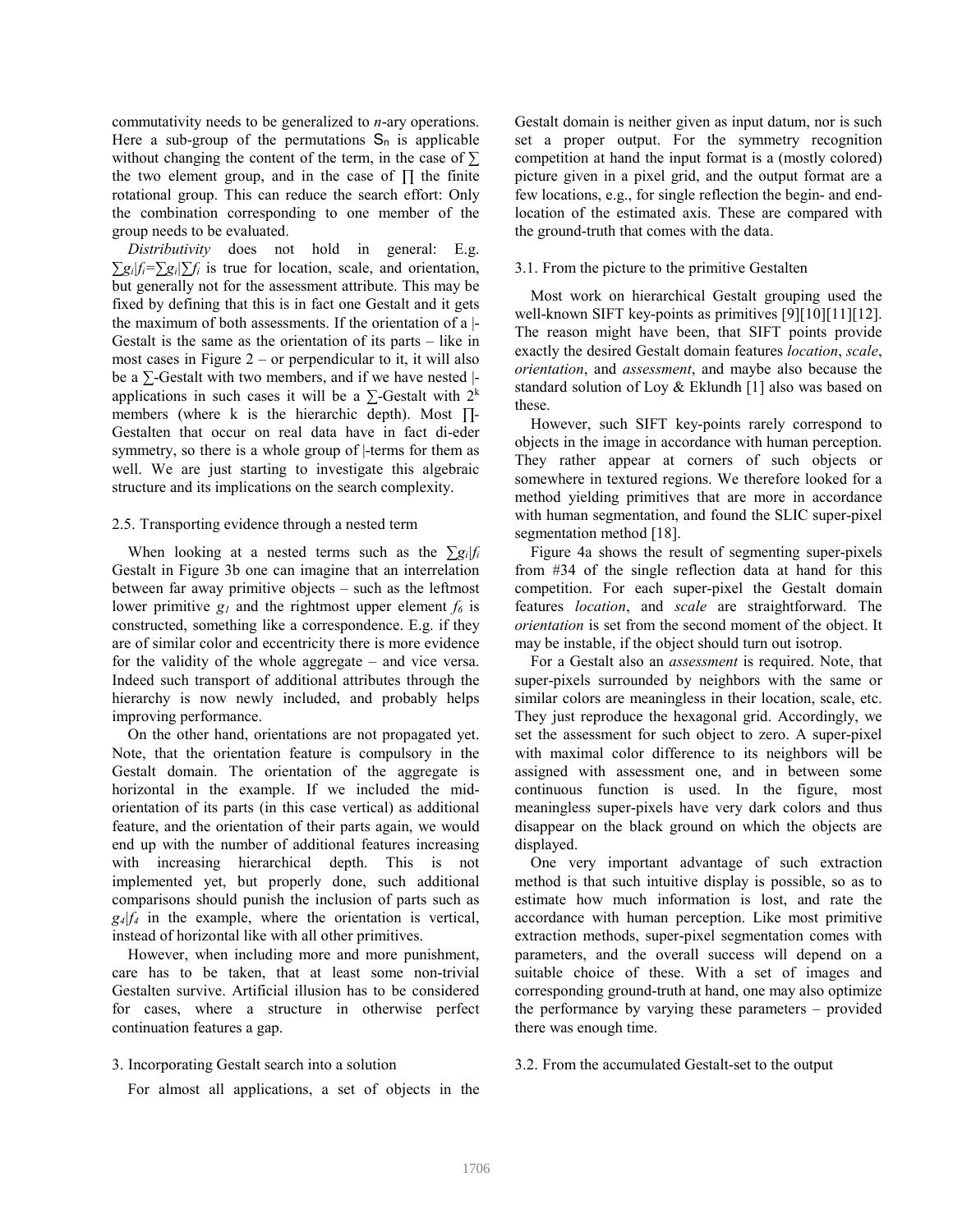



Figure 4: a. SLIC-segmentation of #34 refl. sing.: Only location, size, orientation, color, and eccentricity remain for each primitive. Note: There is not much color in this one. b. Axis clustering for the reflection symmetry contest. Decision on #34 is for the dominant central vertical element which is marked by a thin red axis accordingly. c. Reflection symmetry heatmap on #34 according to the CoCo specification.

Simply picking the best assessed Gestalt, and transform its features to the output format required for the competition, does not perform well. Therefore, a cluster procedure is used, that regards |-Gestalten, whose axes are roughly collinear, as mutually affirming. This comes fairly close to the usual Hough-accumulation used for many state-of-the-art approaches to reflection symmetry recognition. Of course, different methods are used for the different competitions:

### *3.2.1 Single reflection*

 The proper domain for reflection axes in 2D is the projective plane **RP<sup>2</sup>** - neither a vector-space nor a metric space – and the elements of it are written as homogenous triples  $a=(a_1, a_2, a_3)$ . A kind-of-distance between two elements of this domain *a* and *a'* can be found by scaling the coordinates of both so that  $a_1^2 + a_2^2 = 1$  (which is not possible for the line-at-infinity, not occurring in our application) and then taking the Euclidean vector distance between these coordinates or the distance with one sign flipped:

### *d(a,a')=min(||a-a'||,||a+a'||)*

It is known that this pseudo-distance seriously varies with the choice of the coordinate system. We follow here [20] transforming the coordinates such that the origin is the image center, and the smaller image dimension sets length 1. Using this setting, a certain weighting between deviations in orientation and deviations in set-off is chosen. The distance between two objects will be different if they are close to the image-center as compared to somewhere close to the margin. We are well aware, that these constructions violate our ansatz to treat every Gestalt equal, no matter where in the image it appears.

By means of a suitable threshold *τ* we may form a cluster of mutually consistent axes in a set of given axes. Since our Gestalten are additionally attributed by an assessment, we may start with the best assessed, and proceed as follows:

> 1. Pick the best  $a_i$  and count all  $a_j$  with  $d(a_i, a_j) \leq \tau$ . This count will serve as accumulated evidence for the corresponding cluster.

> 2. Re-assess all axes using a monotone function of  $d(a_i, a_j)$ , which yields zero-out for zero-in and one-out for maximal possible inputs. Thus, for instance *ai* will be assessed zero, and now axes perpendicular to it, or with a very different offset will rise in the assessment rankorder.

> 3. Continue with step 1, either for a fixed number of steps (say ten), or the assessments sink below a threshold.

Figure 3b shows that often such clustering results in one very dominant cluster, in this case (#34) a vertical reflection axis through the center of the image. The thickness of the lines represents their accumulation value. The best element – that serves as output is additionally marked in red color. Note, that end- and begin-locations along the axis are chosen according to the size of the underlying Gestalten, which are imagined circular. Thus, the best axis cluster turns out to be longer than the ground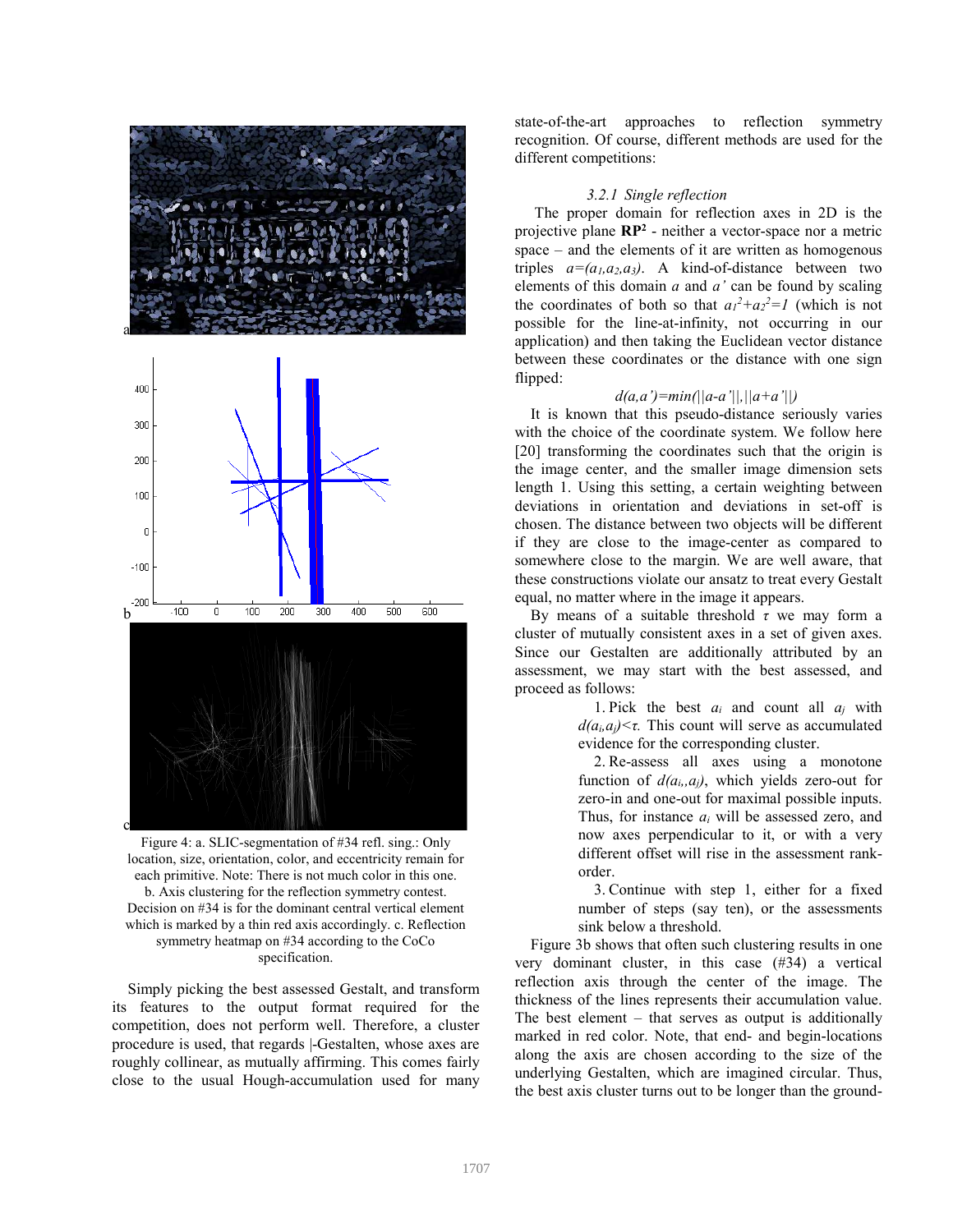truth given for the contest regularly. Since this spoils the quantitative recognition performance, we decided to shorten all outputs by factor 0.6. For this example, this may suffice to be counted as success.

Figure 3c gives the heat-map corresponding to #34 in the specification given for the CoCo contest. For this no clustering in the projective domain of axes is necessary. Therefore we would prefer this kind of interface. It is also very intuitive to the human view, and loses no information apart from that induced by the pixel raster. Also it accepts no evidence outside the image margins. The step from a |- Gestalt to a CoCo-entry is again a rotation by 90 degree (since the axis is meant and not the connecting line) and a down scale again by the global factor 0.6. Such an entry than gives a line with begin- and end- location. Along this line the pixel-pins are incremented. Finally, in order to meet the norming, the picture is divided by its maximal entry.

## *3.2.2 Multiple reflection*

The axes clustering outlined above outputs a set of axesclusters. The first ten entries of this list for #34 of the single reflection data are displayed in Fig. 3b in blue color with thickness indicating accumulated evidence (the best in red). Decision for a set of output elements, as demanded for the multiple reflection contest, can be controlled by a minimal ratio between the best and the accepted, or by an absolute threshold for the accumulation. In the example #34 (single reflection data) any reasonable choice would probably decide for a one-element output.

### *3.2.3 Frieze repetition*

For friezes also an output-clustering is required. However, frieze clustering is clustering in a vector space. First of all, only *∑-*Gestalten with the same number of parts *n* will be clustered. Then both, the *location*, as well as the *generator* vector, that shifts the location of one part to the location of the next part, should be similar. This is simple clustering in 4D vector-space, which is a metric space. The resulting clusters have the same attributes, and these can be used to construct a *2\*n* grid point raster conform with the groundtruth format.

# *3.2.4 Heat-map*

The CoCo part of the 2017 ICCV competition uses a raster-map of the 400x400 entries between zero and one as ground-truth. Looking at Fig. 2 the reader may guess that such format is rather straight-forward for hierarchical Gestalt operation search. For instance for rotational symmetry, one may just round the location of the best – say 500 – accumulated Π-Gestalten, and increment a zero initialized field at these cells. Then the result must be normed by dividing through the maximum.

For the reflection part the locations alone do not suffice. Again we have to add 90 degree to the orientation of the best accumulated |-Gestalten, so that a line segment is constructed that visualizes the symmetry axis. The length of this line is again shortened by factor 0.6. Along this line locations are enumerated in one pixel distances, rounded, and the corresponding cells are finally incremented. In the end the result is normed again.

# 4. Experiments

The following data were used: Single Reflection (100 images), Multiple Reflection (100 images), and CoCo-Reflection (250 images). Primitive extraction and hierarchical Gestalt search was the same for all experiments. The CoCo-data feature strange white bars either at the top and bottom, or at the left and right margins. The hierarchical Gestalt accumulation would ignore super-pixels in the interior of these areas, but most often there is a strong edge, where the real image starts. And this 400 Pixel long strong straight contour will almost always dominate the result. Therefore, a small function was created that removes these stripes. The smaller format result is later pasted into the 400x400 map at the corresponding location.

We do not claim any quantitative recognition rates here, and leave the evaluation of the experiments to the competition team. We can also provide our code, so that our function can be evaluated on other data.

# 5. Discussion

Reproducing the hierarchical nested Gestalt perception of the human vision system turns out a hard challenge. Often the machine solution behaves counter-intuitive. Creating substantial ground-truth in the format in which our hierarchical Gestalt is depicted in Fig. 3b, would require very many clicks.

We emphasized, that the assessment functions should be continuous and differentiable. They can be parametrized. We used, e.g. a parameter for the law of proximity (similar to the parameter of a Rayleigh distribution). This was set by hand to 2.0 using sparse testing on one or the other image. We can imagine methods to adjust such parameters by gradient ascent utilizing partial derivatives of the empirical success with respect to such parameters. This would be very similar to back-propagation learning, the difference being that the hierarchical Gestalt grouping will only have four or five such parameters, so that a set of a hundred test images with (possibly hierarchical) groundtruth could result in very stable and optimal parameter settings. At least on this learning set then the performance would be much better – and probably also on unseen imagery.